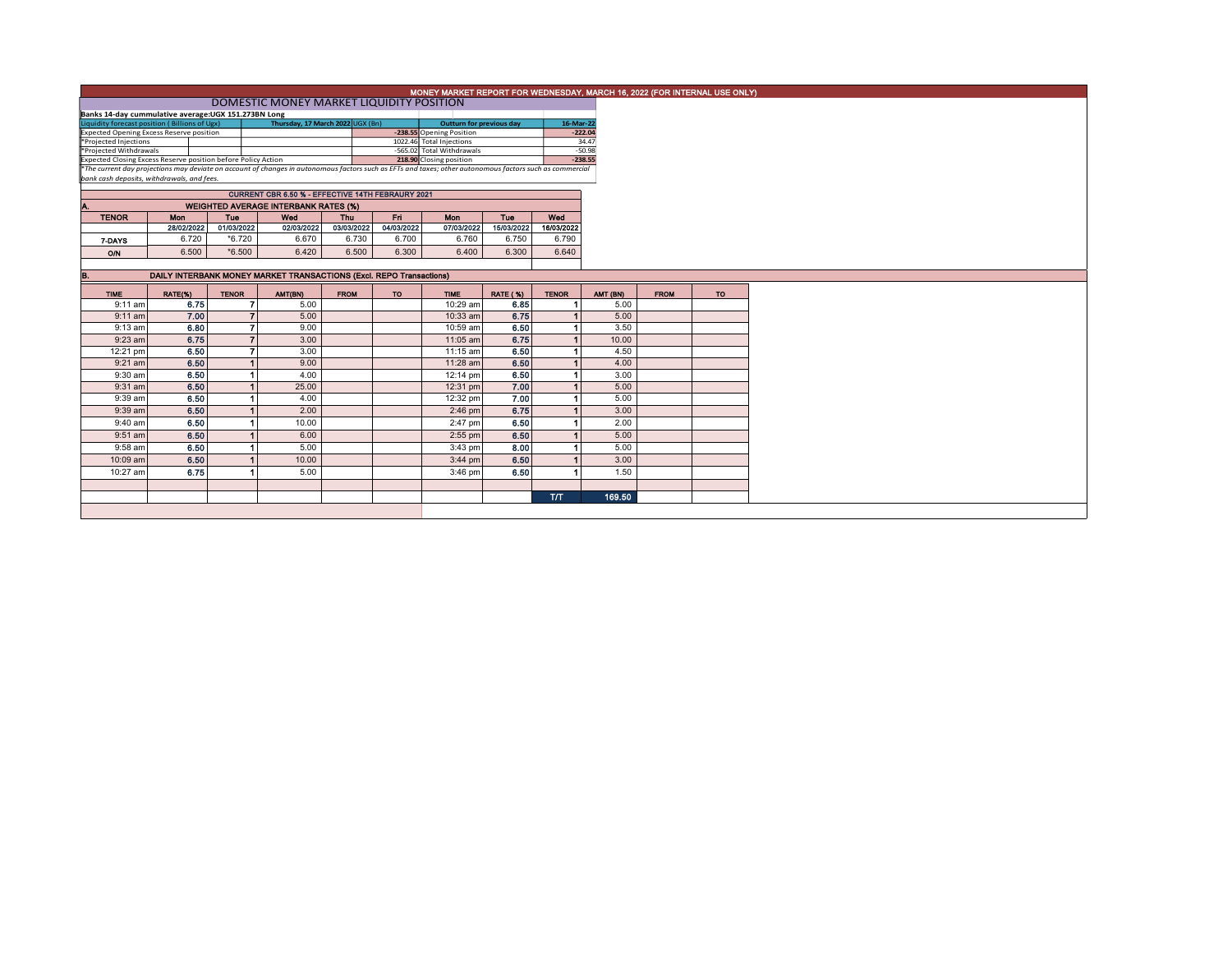| IC.            |                                                                   |            |            | <b>CBR AND THE 7- DAY WAR INTERBANK RATES</b> |            |            |                                                                                      |            |            |            |            |            |            |            |            |            |            |  |
|----------------|-------------------------------------------------------------------|------------|------------|-----------------------------------------------|------------|------------|--------------------------------------------------------------------------------------|------------|------------|------------|------------|------------|------------|------------|------------|------------|------------|--|
| 9.500          |                                                                   |            |            |                                               |            |            |                                                                                      |            |            |            |            |            |            |            |            |            |            |  |
| 9.000          |                                                                   |            |            |                                               |            |            |                                                                                      |            |            |            |            |            |            |            |            |            |            |  |
| 8.500          |                                                                   |            |            |                                               |            |            |                                                                                      |            |            |            |            |            |            |            |            |            |            |  |
| 8.000          |                                                                   |            |            |                                               |            |            |                                                                                      |            |            |            |            |            |            |            |            |            |            |  |
| 7.500          |                                                                   |            |            |                                               |            |            |                                                                                      |            |            |            |            |            |            |            |            |            |            |  |
| 7.000          |                                                                   |            |            |                                               |            |            |                                                                                      |            |            |            |            |            |            |            |            |            |            |  |
| 6.500          |                                                                   |            |            |                                               |            |            |                                                                                      |            |            |            |            |            |            |            |            |            |            |  |
| 6.000          |                                                                   |            |            |                                               |            |            |                                                                                      |            |            |            |            |            |            |            |            |            |            |  |
| 5.500          |                                                                   |            |            |                                               |            |            |                                                                                      |            |            |            |            |            |            |            |            |            |            |  |
| 5.000          |                                                                   |            |            |                                               |            |            |                                                                                      |            |            |            |            |            |            |            |            |            |            |  |
| 4.500<br>4.000 |                                                                   |            |            |                                               |            |            |                                                                                      |            |            |            |            |            |            |            |            |            |            |  |
|                | 21/02/2022                                                        | 22/02/2022 | 23/02/2022 | 24/02/2022                                    | 25/02/2022 | 28/02/2022 | 01/03/2022                                                                           | 02/03/2022 | 03/03/2022 | 04/03/2022 | 07/03/2022 | 09/03/2022 | 10/03/2022 | 11/03/2022 | 14/03/2022 | 15/03/2022 | 16/03/2022 |  |
|                |                                                                   |            |            |                                               |            |            |                                                                                      |            |            |            |            |            |            |            |            |            |            |  |
|                |                                                                   |            |            |                                               |            |            |                                                                                      |            |            |            |            |            |            |            |            |            |            |  |
|                | • Overnight WAR -7-day WAR - CBR rate - Upper bound - Lower bound |            |            |                                               |            |            |                                                                                      |            |            |            |            |            |            |            |            |            |            |  |
|                |                                                                   |            |            |                                               |            |            |                                                                                      |            |            |            |            |            |            |            |            |            |            |  |
| D.             |                                                                   |            |            |                                               |            |            | MONETARY POLICY OPERATIONS MATURITIES PROFILE: (17-MARCH- 2022 TO 10-NOVEMBER- 2022) |            |            |            |            |            |            |            |            |            |            |  |

| <b>DATE</b>                                                                                    | <b>THUR</b> | <b>THUR</b>              | <b>THUR</b> | <b>THUR</b> | <b>THUR</b>              | <b>THUR</b>              | <b>THUR</b> | <b>THUR</b> | <b>THUR</b>              | <b>THUR</b> | <b>THUR</b>              | <b>THUR</b>              | <b>TOTAL</b> |
|------------------------------------------------------------------------------------------------|-------------|--------------------------|-------------|-------------|--------------------------|--------------------------|-------------|-------------|--------------------------|-------------|--------------------------|--------------------------|--------------|
|                                                                                                | 17-Mar-22   | 24-Mar-22                | 31-Mar-22   | 07-Apr-22   | 14-Apr-22                | 28-Apr-22                | 05-May-22   | 12-May-22   | 02-Jun-22                | 04-Aug-22   | 18-Aug-22                | 10-Nov-22                |              |
| <b>REPO</b>                                                                                    | 825.19      | $\overline{\phantom{0}}$ |             |             | $\overline{\phantom{0}}$ | $\overline{\phantom{0}}$ |             |             | -                        |             | $\overline{\phantom{0}}$ | $\overline{\phantom{0}}$ | 825.19       |
| <b>REV REPO</b>                                                                                | . .         | <b>Contract</b>          |             |             | -                        |                          |             |             | $\overline{\phantom{a}}$ |             |                          |                          |              |
| <b>BOU BILL/DEPO A</b>                                                                         | 27.00       |                          | 205.09      | 51.20       | 240.07                   | 52.02                    | 537.46      | 10.09       | 10.00                    | 33.00       | 26.60                    | 15.00                    | 1.207.52     |
| <b>TOTALS</b>                                                                                  | 852.19      | <b>COL</b>               | 205.09      | 51.20       | 240.07                   | 52.02                    | 537.46      | 10.09       | 10.00                    | 33.00       | 26.60                    | 15.00                    | 2.032.71     |
| Total O/S Deposit Auction & BOU Bill balances held by BOU up to 10 November 2022: UGX 1,208 BN |             |                          |             |             |                          |                          |             |             |                          |             |                          |                          |              |
| Total O/S Repo, Reverse Repo, BOU Bill balances held by BOU: UGX 2,033 BN                      |             |                          |             |             |                          |                          |             |             |                          |             |                          |                          |              |

| (EI) STOCK OF TREASURY SECURITIES                                                    |                                       |                    |                  |                 | <b>ED</b><br><b>MONETARY POLICY MARKET OPERATIONS</b> |                     |               |            |              |              |  |  |
|--------------------------------------------------------------------------------------|---------------------------------------|--------------------|------------------|-----------------|-------------------------------------------------------|---------------------|---------------|------------|--------------|--------------|--|--|
|                                                                                      | LAST TBIILS ISSUE DATE: 03-MARCH-2022 |                    |                  |                 | (VERTICAL REPOS, REV-REPOS & BOU BILL)                |                     |               |            |              |              |  |  |
| On-the-run O/S T-BILL STOCKs (Bns-UGX)<br>6.014.64<br>17/03/2022                     |                                       |                    |                  |                 |                                                       | <b>ISSUE DATE</b>   | <b>AMOUNT</b> | <b>WAR</b> | <b>RANGE</b> | <b>TENOR</b> |  |  |
| On-the-run O/S T-BONDSTOCKs(Bns-UGX)                                                 |                                       |                    | 23.010.08        | 17/03/2022 REPO |                                                       | $11$ -Feb $-$       | 133.00        | 6.500      |              |              |  |  |
| TOTAL TBILL & TBOND STOCK- UGX                                                       |                                       |                    | 29,024.72        |                 | <b>REPO</b>                                           | 15-Feb              | 303.00        | 6.500      |              |              |  |  |
| 0/3-Outstanding                                                                      |                                       |                    |                  |                 | <b>BOU BILL</b>                                       | $17-Feb$            | 2.98          | 6.906      |              | 28           |  |  |
| <b>MATURITY</b>                                                                      | <b>TOTAL STOCK</b>                    | YTM (%)            | <b>CHANGE IN</b> |                 | <b>BOU BILL</b>                                       | 17-Feb              | 207.78        | 7.176      |              | 56           |  |  |
|                                                                                      | <b>(BN UGX)</b>                       | <b>AT CUT OFF*</b> | <b>YTM</b> (+/-) |                 | <b>BOU BILL</b>                                       | $17-Feb$            | 9.92          | 7.353      |              | 84           |  |  |
| 91                                                                                   | 106.84                                | 6.501              | 0.000            |                 | <b>REPO</b>                                           | 17-Feb              | 404.00        | 6.500      |              |              |  |  |
| 182                                                                                  | 421.76                                | 8.400              | 0.000            |                 | <b>REPO</b>                                           | 28-Feb              | 431.50        | 6.500      |              |              |  |  |
| 364                                                                                  | 5.486.03                              | 9.700              | 0.000            |                 | REPO                                                  | 01-Mar              | 258.50        | 6.500      |              |              |  |  |
| 2YR                                                                                  | 595.21                                | 11.000             | 1.000            |                 | <b>BOU BILL</b>                                       | 03-Mar              | 169.09        | 6.998      |              | 28           |  |  |
| 3YR                                                                                  | $\overline{\phantom{a}}$              | 12.090             | $-1.010$         |                 | <b>BOU BILL</b>                                       | 03-Mar              | 2.00          | 7.169      |              | 56           |  |  |
| 5YR.                                                                                 | 1,119.91                              | 14,390             | 1.390            |                 | <b>BOU BILL</b>                                       | 03-Mar              | 14.11         | 9.099      |              | 252          |  |  |
| 10YR                                                                                 | 10.364.47                             | 14.000             | 0.261            |                 | <b>REPO</b>                                           | 03-Mar              | 394.00        | 6.500      |              |              |  |  |
| 15YR                                                                                 | 9,035.22                              | 14.390             | $-1.510$         |                 | <b>REPO</b>                                           | 04-Mar              | 76.00         | 6.500      |              |              |  |  |
| 20YR                                                                                 | 1.895.27                              | 15.900             | 0.400            |                 | REPO                                                  | 07-Mar              | 264.00        | 6.500      |              |              |  |  |
| Cut OFF is the lowest price/highest vield that satisfies the auction awarded amount. |                                       |                    |                  |                 | <b>BOU BILL</b>                                       | 10-Mar              | 21.09         | 6.906      |              | 28           |  |  |
|                                                                                      |                                       |                    |                  |                 | <b>BOU BILL</b>                                       | 10-Mar              | 326.83        | 7.149      |              | 56           |  |  |
|                                                                                      |                                       |                    |                  |                 | <b>BOU BILL</b>                                       | 10-Mar              | 9.83          | 7.357      |              | 84           |  |  |
|                                                                                      |                                       |                    |                  |                 | <b>REPO</b>                                           | 10-Mar              | 287.50        | 6.500      |              |              |  |  |
|                                                                                      |                                       |                    |                  |                 | <b>REPO</b>                                           | $11-Mar$            | 180.00        | 6.500      |              |              |  |  |
|                                                                                      |                                       |                    |                  |                 | <b>REPO</b>                                           | 14-Mar              | 87.00         | 6.500      |              |              |  |  |
|                                                                                      |                                       |                    |                  |                 | <b>REPO</b>                                           | $15$ -Mar $\vert$ - | 270.00        | 6.500      |              |              |  |  |

WAR-Weighted Average Rate